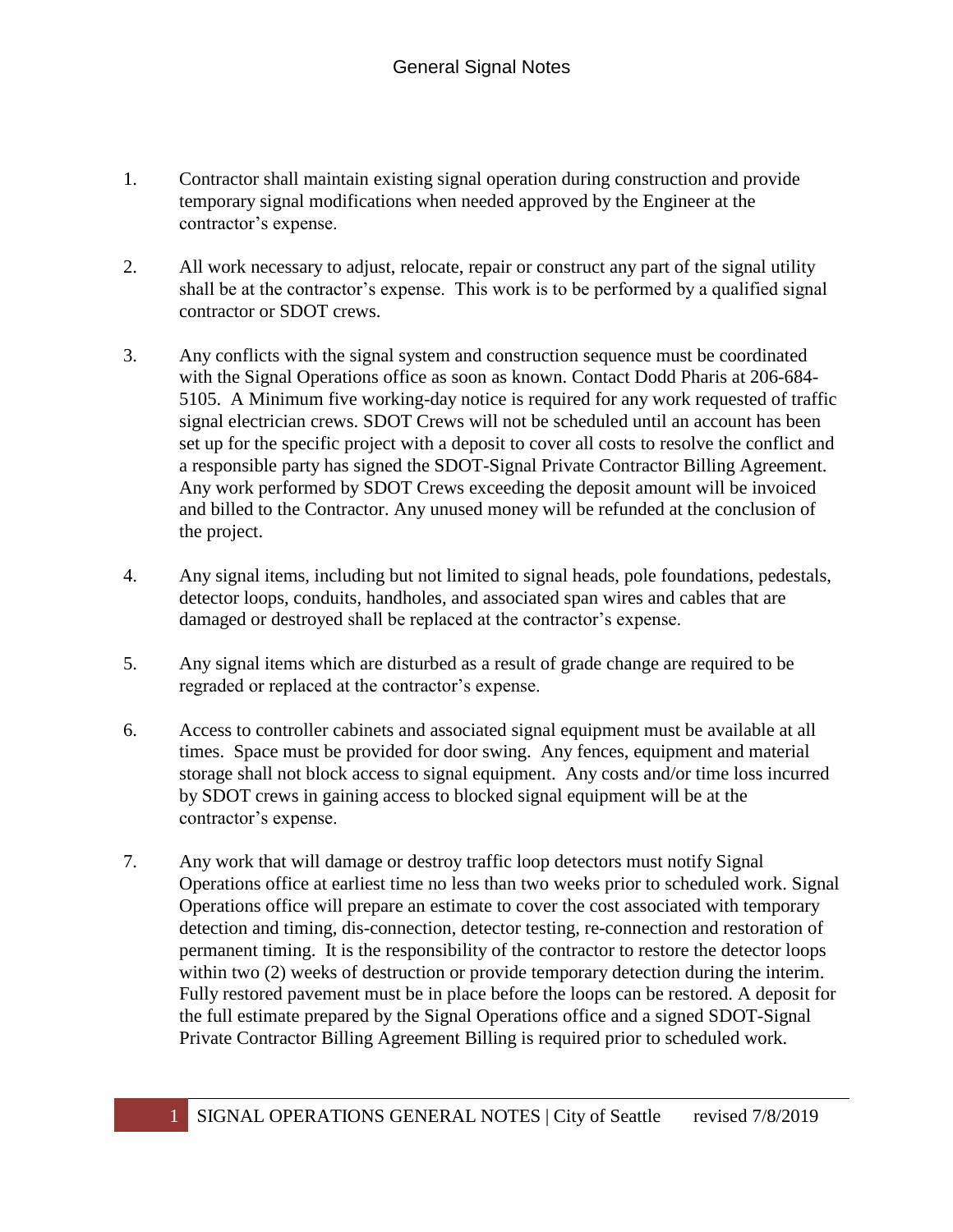Disconnect and temporary timing will be scheduled no less than five (5) working days after receipt of the deposit. Signal Operations personnel will work on a time and material basis. Any unused money will be refunded at the conclusion of the project.

- 8. The contractor shall investigate for underground utilities prior to any pole foundation excavation or conduit trenching to avoid damage to any underground utilities (including side sewers).
- 9. The contractor shall verify the capacities of all existing conduits or duct runs designated for use on this project. Any discrepancies with the plans shall be brought to the attention of the Engineer prior to any construction work.
- 10. Existing signs which are removed (street name signs, signal signs, etc.) from an existing pole shall be reinstalled per plan or adjusted in the field with the Engineer's approval.
- 11. If a controller cabinet, handhole, conduit, pole, or pedestal is to be relocated in such a way as to lengthen the traffic cable runs, new wiring of the affected lines may be required. Splices will not be allowed in any ITS equipment cables, signal interconnect, preempt, trunk, or video detection lines, nor in pedestrian pushbutton wiring.
- 12. Any excavation in proximity to an existing pole or down guy must be done without undermining their stability. Inspection is required prior to any excavation.
- 13. All pole installations shall be inspected at several stages; including but not limited to foundation excavation, bolt, rebar and conduit installations, pole set for proper rake, luminaire installations, wiring, grounding and bonding.
- 14. Signal conduits that enter the construction site, such as those crossing the street or interconnect to other signalized intersections, must be reconnected. The reconnections must be inspected and approved in writing by the SDOT Inspector before the backfill and paving work may be scheduled.
- 15. Prior to curb installation, sidewalk installation, street paving, or tree installation all conduits, existing and newly installed, must be inspected for continuity. Pull strings shall be present in all new conduits. Existing conduit must be accounted for, be clear of debris, extend above the bottom or terminate in the side of the handhole, and have movement in the cables or have a pull string available to show movement. All conduits that are abandoned shall be labeled such in each access they pass through.
- 16. To order inspections call the Signal Inspection Supervisor, Raymond Hill at 206-391- 3714. Three working days notice is required.